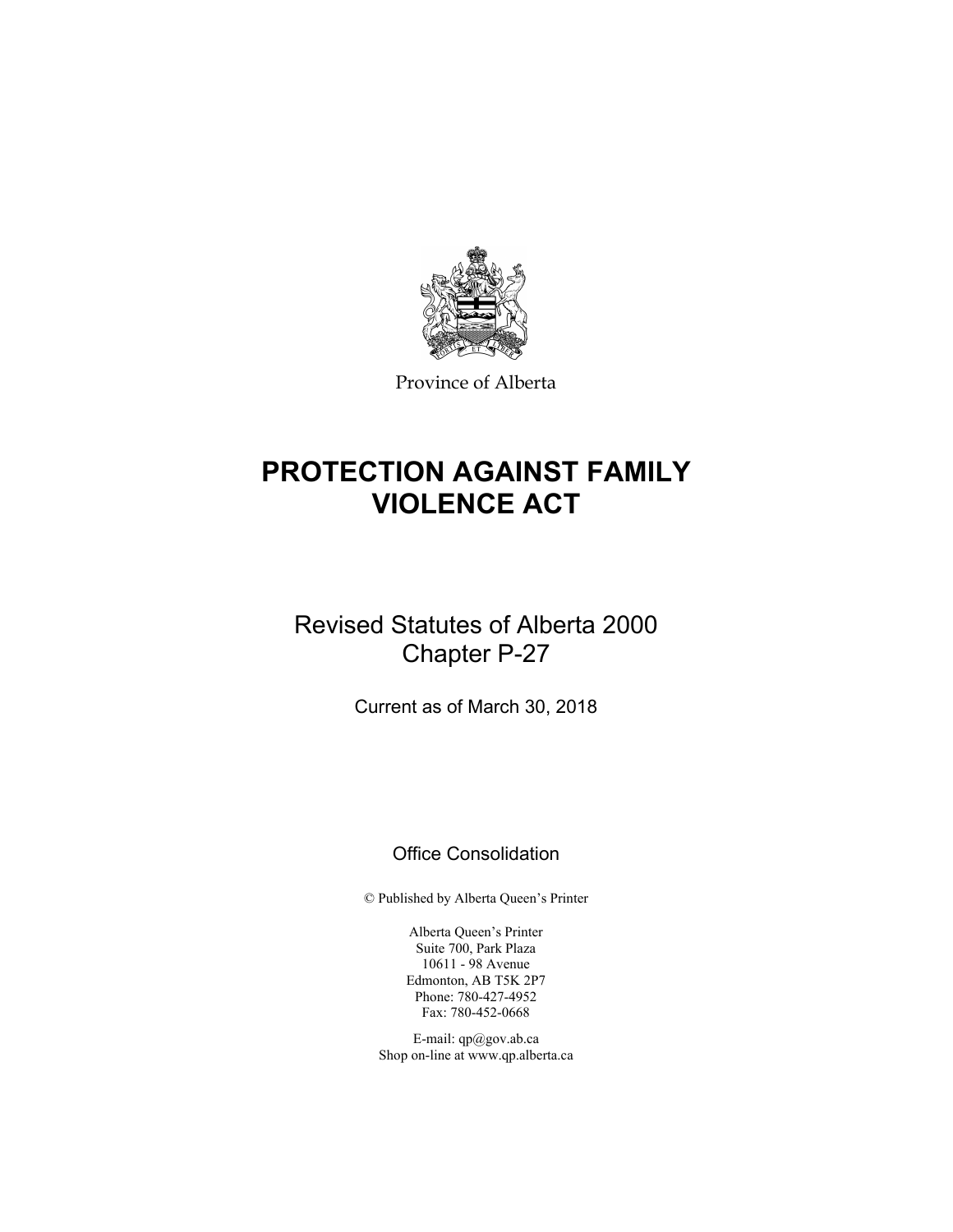## **Copyright and Permission Statement**

Alberta Queen's Printer holds copyright on behalf of the Government of Alberta in right of Her Majesty the Queen for all Government of Alberta legislation. Alberta Queen's Printer permits any person to reproduce Alberta's statutes and regulations without seeking permission and without charge, provided due diligence is exercised to ensure the accuracy of the materials produced, and Crown copyright is acknowledged in the following format:

© Alberta Queen's Printer, 20\_\_.\*

\*The year of first publication of the legal materials is to be completed.

#### **Note**

All persons making use of this consolidation are reminded that it has no legislative sanction, that amendments have been embodied for convenience of reference only. The official Statutes and Regulations should be consulted for all purposes of interpreting and applying the law.

# **Amendments Not in Force**

This consolidation incorporates only those amendments in force on the consolidation date shown on the cover. It does not include the following amendments:

2013 cC-12.5 s19 adds heading after s1, amends ss12(a) and (b), 13 and 14, adds ss17 to 23.

# **Regulations**

The following is a list of the regulations made under the *Protection Against Family Violence Act* that are filed as Alberta Regulations under the Regulations Act

**Alta. Reg.** *Amendments*

# **Protection Against Family Violence Act**  Protection Against Family Violence .............. 80/99 *............... 206/2001, 354/2003, 192/2006, 68/2008, 55/2009, 134/2011, 31/2012, 14/2016, 120/2020*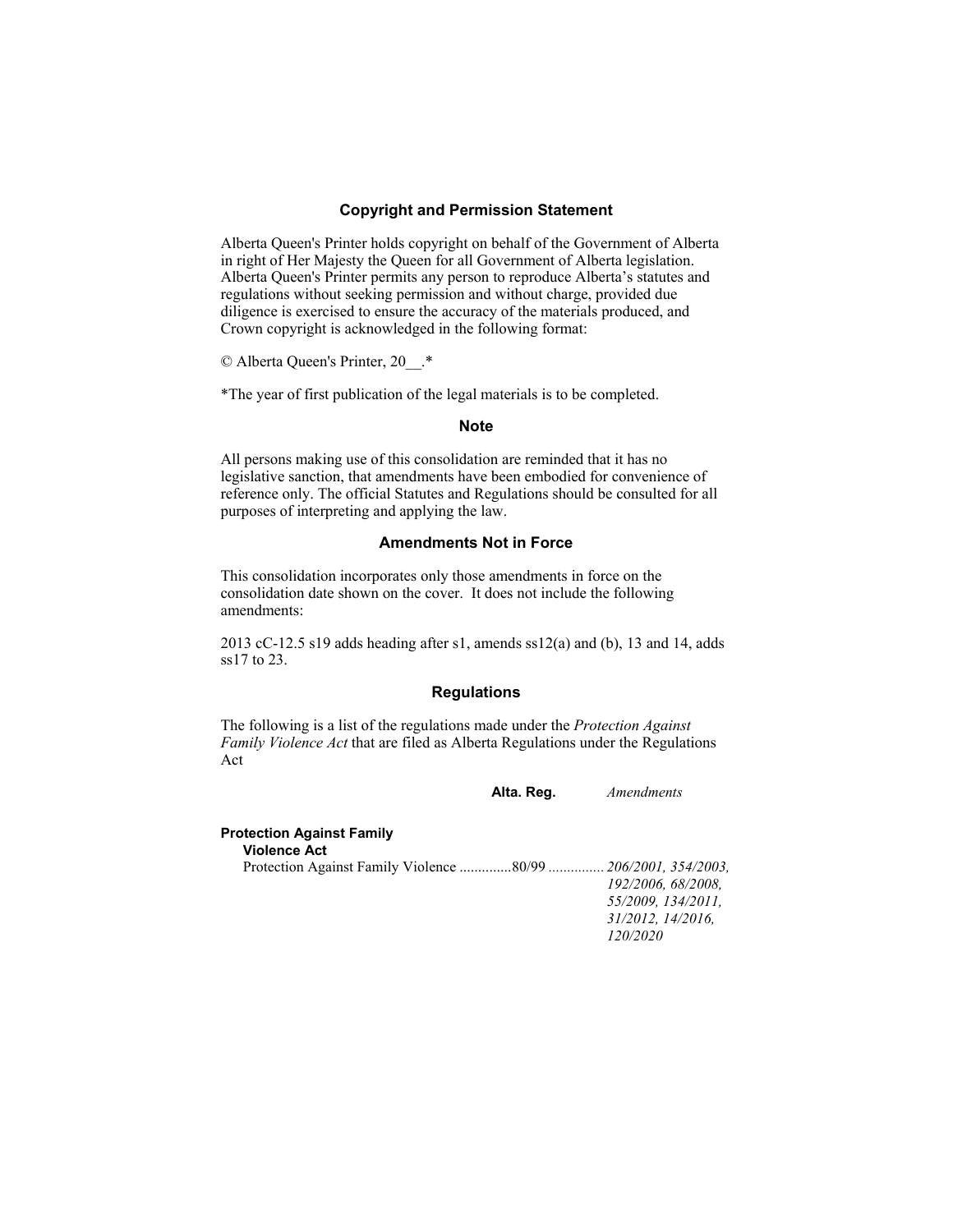# PROTECTION AGAINST FAMILY VIOLENCE ACT

# Chapter P-27

# Table of Contents

- 1 Definitions
- 2 Emergency protection order
- 3 Confirmation of emergency protection order <sup>4</sup> Queen's Bench protection order
	-
	- 5 Notice of order
	- 6 Application for order
	- 7 Duration of order
	- 8 Confidentiality
	- 9 Effect of order on property and leasehold interest
	- 10 Warrant permitting entry
	- 11 Rights not diminished by Act
	- 12 Immunity
	- 13 Prohibition
	- 13.1 Offences and penalties
	- 13.2 Arrest without a warrant
	- 14 Regulations

# Part 2 Family Violence Death Reviews

- 15 Family Violence Death Review Committee
- 16 Role of Committee
- 17 Right to information
- 18 Report respecting a review
- 19 Annual report
- 20 Members not compellable as witnesses
- 21 Communications privileged
- 22 Protection of Committee and its members
- 23 Regulations

# Preamble

WHEREAS the Government of Alberta recognizes and values the family as the basic unit of society;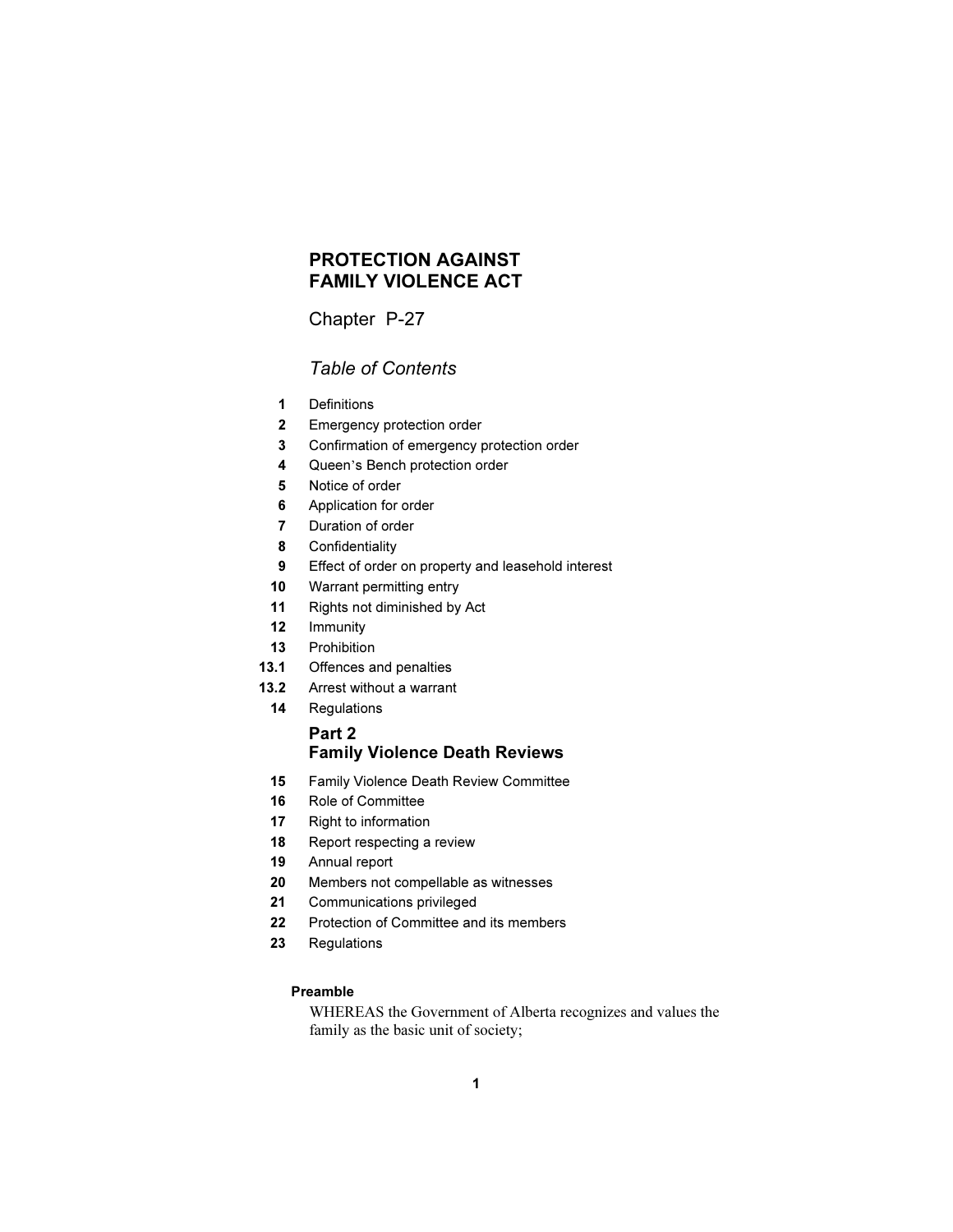WHEREAS the Government of Alberta is committed to the prevention of family violence;

WHEREAS the Government of Alberta is committed to protecting victims of family violence from further violence;

WHEREAS an effective response to family violence provides an immediate period of safety to victims of family violence;

WHEREAS the Government of Alberta is committed to holding family members who are violent towards other family members accountable for their actions and the consequences of their actions; and

WHEREAS the Government of Alberta is committed to breaking the cycle of family violence by preventing and deterring further violence;

THEREFORE HER MAJESTY, by and with the advice and consent of the Legislative Assembly of Alberta, enacts as follows:

#### **Definitions**

 $1(1)$  In this Act,

- (a) "claimant" means a family member for whom a protection order is sought or granted;
- (a.1) "Committee" means the Family Violence Death Review Committee established under section 15;
- (a.2) "custodian" means a custodian as defined in the Health Information Act;
- (a.3) "Department" means the department of the Government of Alberta that is administered by the Minister;
	- (b) repealed 2011 c4 s2;
	- (c) "emergency protection order" means an order granted under section 2;
	- (d) "family members" means
		- (i) persons who are or have been married to one another, who are or have been adult interdependent partners of one another or who are residing or have resided together in an intimate relationship,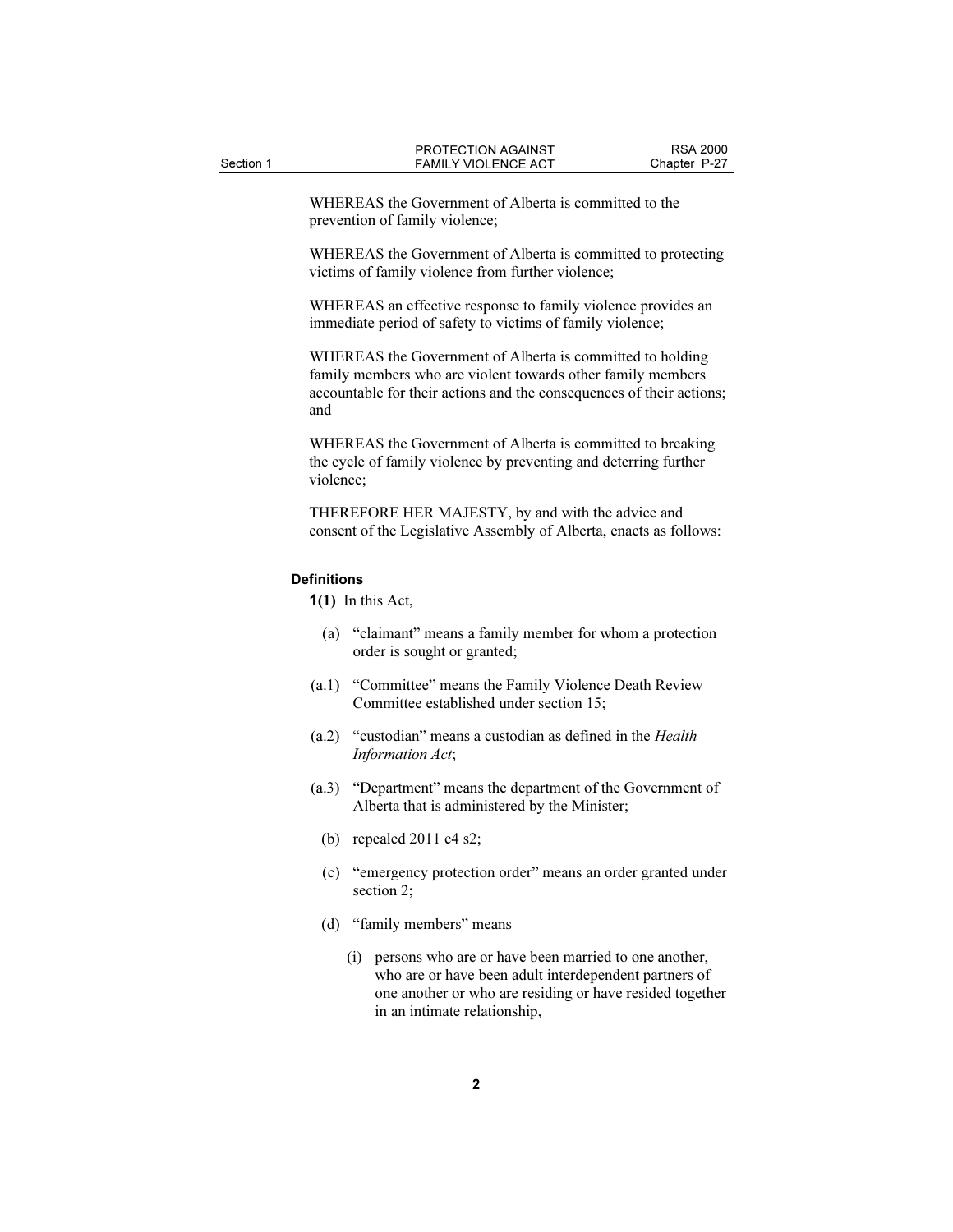| Section 1 |      | PROTECTION AGAINST<br><b>FAMILY VIOLENCE ACT</b>                                                                                                                                                                                                                                         | <b>RSA 2000</b><br>Chapter P-27 |  |
|-----------|------|------------------------------------------------------------------------------------------------------------------------------------------------------------------------------------------------------------------------------------------------------------------------------------------|---------------------------------|--|
|           |      | (ii) persons who are the parents of one or more children,<br>regardless of their marital status or whether they have<br>lived together at any time,                                                                                                                                      |                                 |  |
| (iii)     |      | persons who are related to each other by blood, marriage<br>or adoption or by virtue of an adult interdependent<br>relationship,                                                                                                                                                         |                                 |  |
|           | (iv) | any children in the care and custody of a person referred<br>to in subclauses (i) to (iii), or                                                                                                                                                                                           |                                 |  |
|           |      | (v) persons who reside together where one of the persons<br>has care and custody over the other pursuant to an order<br>of the court;                                                                                                                                                    |                                 |  |
|           |      | (e) "family violence" includes                                                                                                                                                                                                                                                           |                                 |  |
|           | (i)  | any intentional or reckless act or omission that causes<br>injury or property damage and that intimidates or harms<br>a family member,                                                                                                                                                   |                                 |  |
|           | (ii) | any act or threatened act that intimidates a family<br>member by creating a reasonable fear of property<br>damage or injury to a family member,                                                                                                                                          |                                 |  |
|           |      | (iii) forced confinement,                                                                                                                                                                                                                                                                |                                 |  |
|           |      | (iv) sexual abuse, and                                                                                                                                                                                                                                                                   |                                 |  |
|           |      | (v) stalking,                                                                                                                                                                                                                                                                            |                                 |  |
|           |      | but is not to be construed so as to limit a parent or a person<br>standing in the place of a parent from using force by way of<br>correction toward a child who is under the care of the parent<br>or person if the force does not exceed what is reasonable<br>under the circumstances; |                                 |  |
| (f)       |      | "judge" means a justice of the Court of Queen's Bench, a<br>judge of the Provincial Court or a justice of the peace;                                                                                                                                                                     |                                 |  |
|           |      | (f.1) "health information" means health information as defined in<br>the Health Information Act;                                                                                                                                                                                         |                                 |  |
|           |      | (f.2) "Minister" means the Minister determined under section 16<br>of the Government Organization Act as the Minister<br>responsible for this Act;                                                                                                                                       |                                 |  |
|           |      | (f.3) "personal information" means personal information as<br>defined in the Freedom of Information and Protection of<br>Privacy Act;                                                                                                                                                    |                                 |  |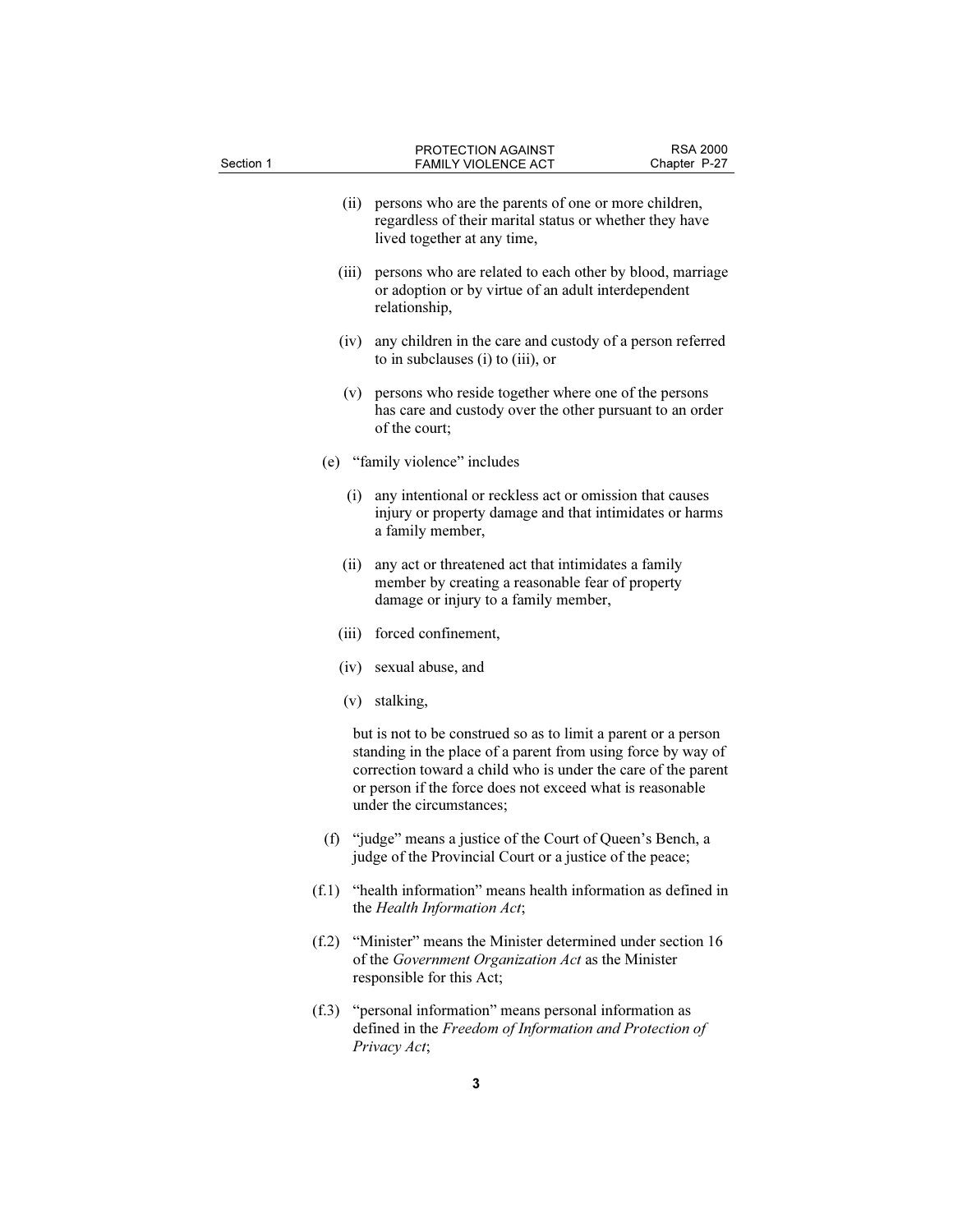| Section 1 | PROTECTION AGAINST<br><b>FAMILY VIOLENCE ACT</b> | Chapter P-27 |
|-----------|--------------------------------------------------|--------------|
|           |                                                  |              |

- (g) "protection order" means an emergency protection order and a Queen's Bench protection order;
- (g.1) "public body" means a public body as defined in the Freedom of Information and Protection of Privacy Act;
	- (h) "Queen's Bench protection order" means an order granted under section 4;

#### (h.1) "record" means

- (i) a record as defined in the Freedom of Information and Protection of Privacy Act, and
- (ii) a record as defined in the Health Information Act;
- (i) "residence" means a place where a claimant normally or temporarily resides, and includes a place that a claimant has vacated due to family violence;
- (j) "respondent" means a family member against whom a protection order is sought or granted;
- $(j.1)$  "review" means a review under section 16(a);
- (k) "sexual abuse" means sexual contact of any kind that is coerced by force or threat of force;
- (k.1) "stalking" means repeated conduct by a person, without lawful excuse or authority, that the person knows or reasonably ought to know constitutes harassment of a family member and causes a family member to fear for a family member's personal safety;
	- (l) "weapon" means a weapon as defined in the Criminal Code (Canada).
- (2) For the purposes of subsection  $(1)(k.1)$ , "conduct" includes
	- (a) following a family member or anyone known to the family member from place to place,
	- (b) communicating directly or indirectly with or contacting a family member or anyone known to the family member,
	- (c) being present at or watching any place where a family member, or anyone known to the family member, resides, works, carries on business or is present or likely to be present,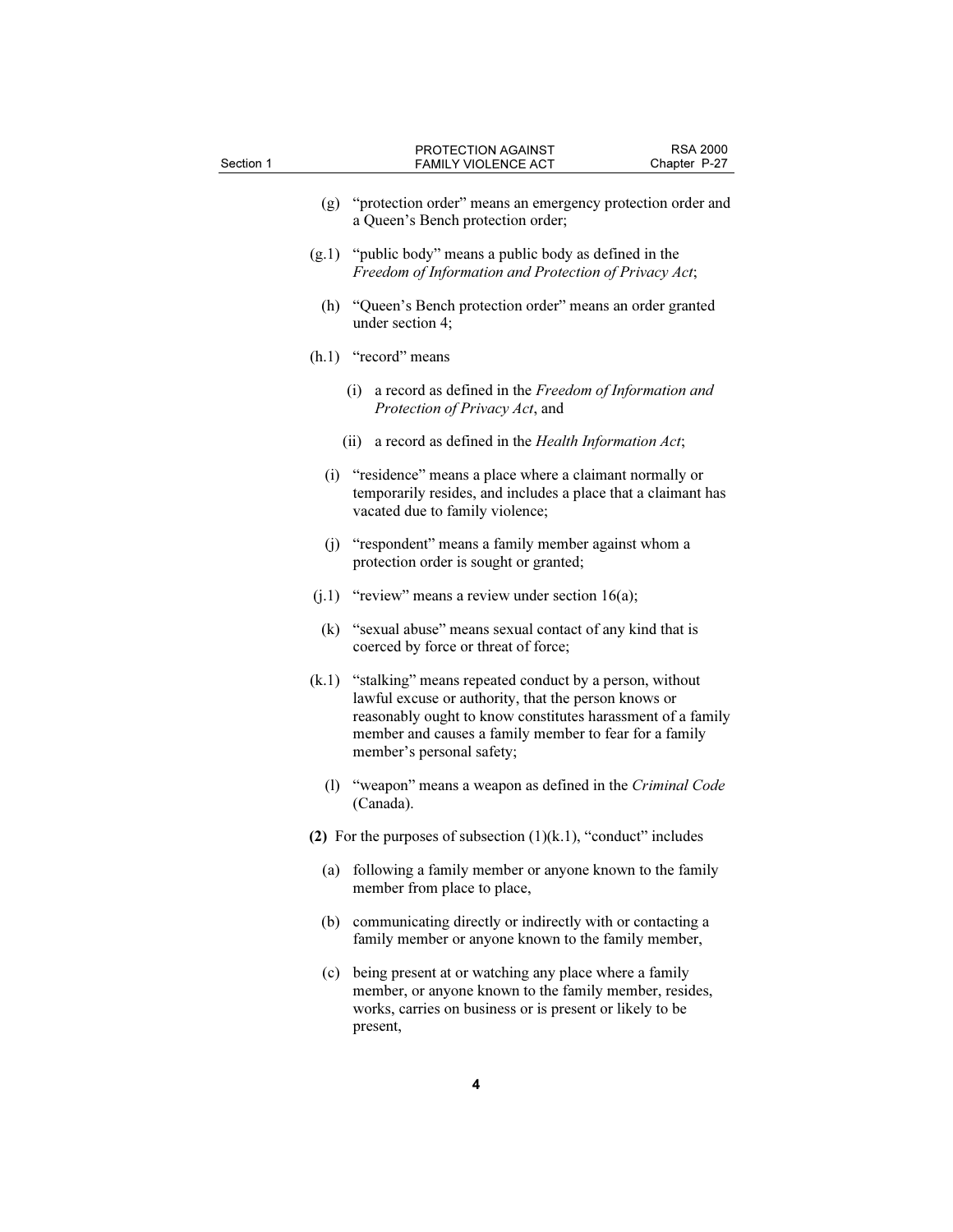- (d) engaging in threatening conduct directed at a family member or anyone known to the family member, and
- (e) any other behaviour that a judge considers to be stalking. RSA 2000 cP-27 s1;2002 cA-4.5 s65;2006 c8 s4; 2011 c4 s2;2013 cC-12.5 s19

#### Emergency protection order

2(1) An order under this section may be granted by a judge of the Provincial Court or a justice of the peace, on application without notice to the respondent, if the judge or justice of the peace determines

- (a) that family violence has occurred,
- (a.1) that the claimant has reason to believe that the respondent will continue or resume carrying out family violence, and
	- (b) that, by reason of seriousness or urgency, the order should be granted to provide for the immediate protection of the claimant and other family members who reside with the claimant.

(2) In determining whether an order should be granted, the judge of the Provincial Court or justice of the peace must consider, but is not limited to considering, the following:

- (a) repealed 2006 c8 s5;
- (b) the history of family violence by the respondent toward the claimant and other family members;
- (b.1) whether there is or has been controlling behaviour by the respondent towards the claimant or other family members;
- (b.2) whether the family violence is repetitive or escalating;
	- (c) the existence of any immediate danger to persons or property;
- (c.1) the vulnerability of elderly claimants;
- (c.2) the effect of exposure to family violence on any child of the claimant or on any child who is in the care and custody of the claimant;
	- (d) the best interests of the claimant and any child of the claimant or any child who is in the care and custody of the claimant;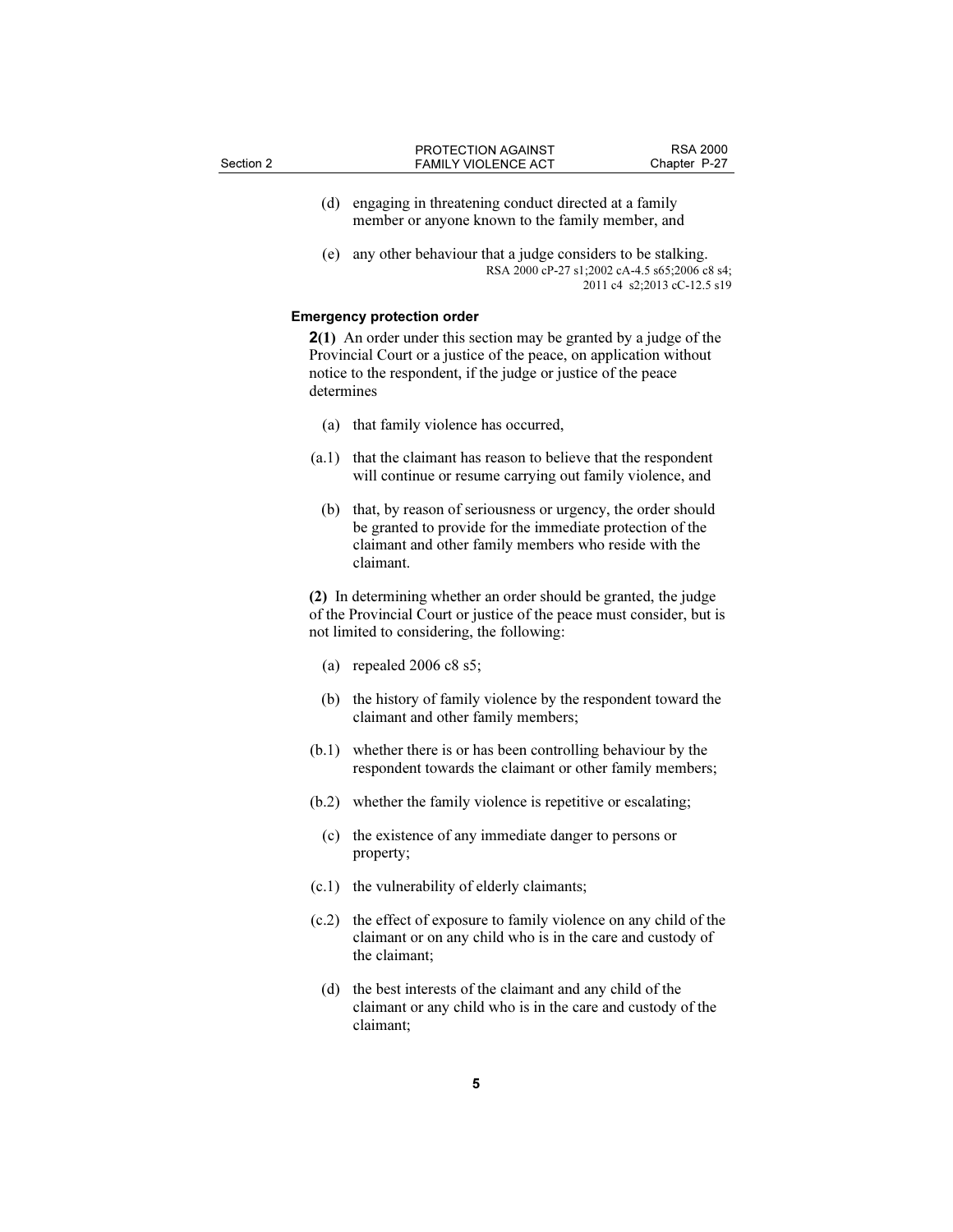(e) the claimant's need for a safe environment to arrange for longer-term protection from family violence.

(2.1) Without excluding any other circumstance, in determining whether an order under this section should be granted, by a judge of the Provincial Court or a justice of the peace, the following circumstances should not preclude the granting of an order:

- (a) that an emergency protection order, Queen's Bench protection order, restraining order or order of any Court ordering the respondent not to contact or communicate with the claimant has been granted previously;
- (b) that the respondent has previously complied with an emergency protection order, Queen's Bench protection order, restraining order or order of any Court ordering the respondent not to contact or communicate with the claimant;
- (c) that the respondent is temporarily absent from the residence at the time of application for an order;
- (d) that the claimant is temporarily residing in an emergency shelter or other safe place;
- (e) that criminal charges have been or may be laid against the respondent;
- (f) that the claimant has a history of returning to the residence and of residing with the respondent after occurrences of family violence.

(3) An order under this section may include any or all of the following:

- (a) a provision restraining the respondent from attending at or near or entering any specified place that is attended regularly by the claimant or other family members, including the residence, property, business, school or place of employment of the claimant or family members;
- (b) a provision restraining the respondent from communicating with or contacting the claimant and other specified persons;
- (c) a provision granting the claimant and other family members exclusive occupation of the residence for a specified period, regardless of whether the residence is jointly owned or leased by the parties or solely owned or leased by one of the parties;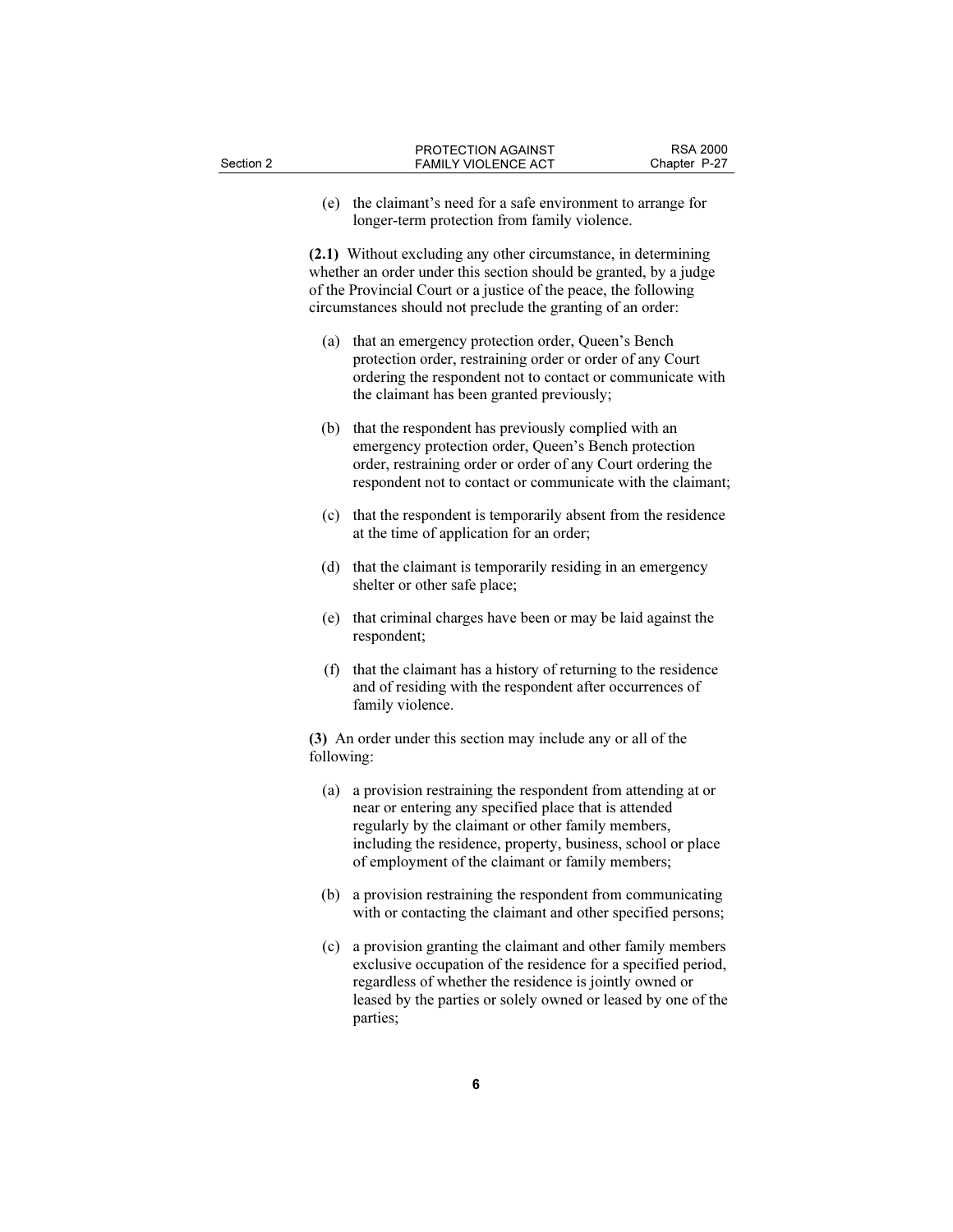- (d) a provision directing a peace officer to remove the respondent from the residence immediately or within a specified time;
- (e) a provision directing a peace officer to accompany a specified person to the residence within a specified time to supervise the removal of personal belongings in order to ensure the protection of the claimant;
- (f) a provision directing the seizure and storage of weapons where the weapons have been used or have been threatened to be used to commit family violence;
- (g) any other provision that the judge of the Provincial Court or justice of the peace considers necessary to provide for the immediate protection of the claimant.

 $(3.1)$  A provision of an order referred to in subsection  $(3)(b)$  is to be interpreted as prohibiting communication and contact by any means, including through a third party, unless the order expressly provides otherwise.

(4) An order under this section may be subject to any terms and conditions that the judge of the Provincial Court or justice of the peace considers appropriate.

(5) Subject to section 5(1), an order under this section takes effect immediately on the granting of the order.

(6) An order under this section must indicate the date, time and place at which the order is scheduled for review at a hearing by a justice of the Court of Queen's Bench, which may not be later than 9 working days after the granting of the order.

RSA 2000 cP-27 s2;2006 c8 s5;2008 c 32 s24; 2011 c4 s3

# Confirmation of emergency protection order

3(1) If a judge of the Provincial Court or a justice of the peace grants an emergency protection order, the judge or justice of the peace must, immediately after granting the order, forward to the Court of Queen's Bench a copy of the order and all supporting documentation, including any notes.

(2) Repealed 2011 c4 s4.

(3) At a hearing referred to in section 2(6), the justice of the Court of Queen's Bench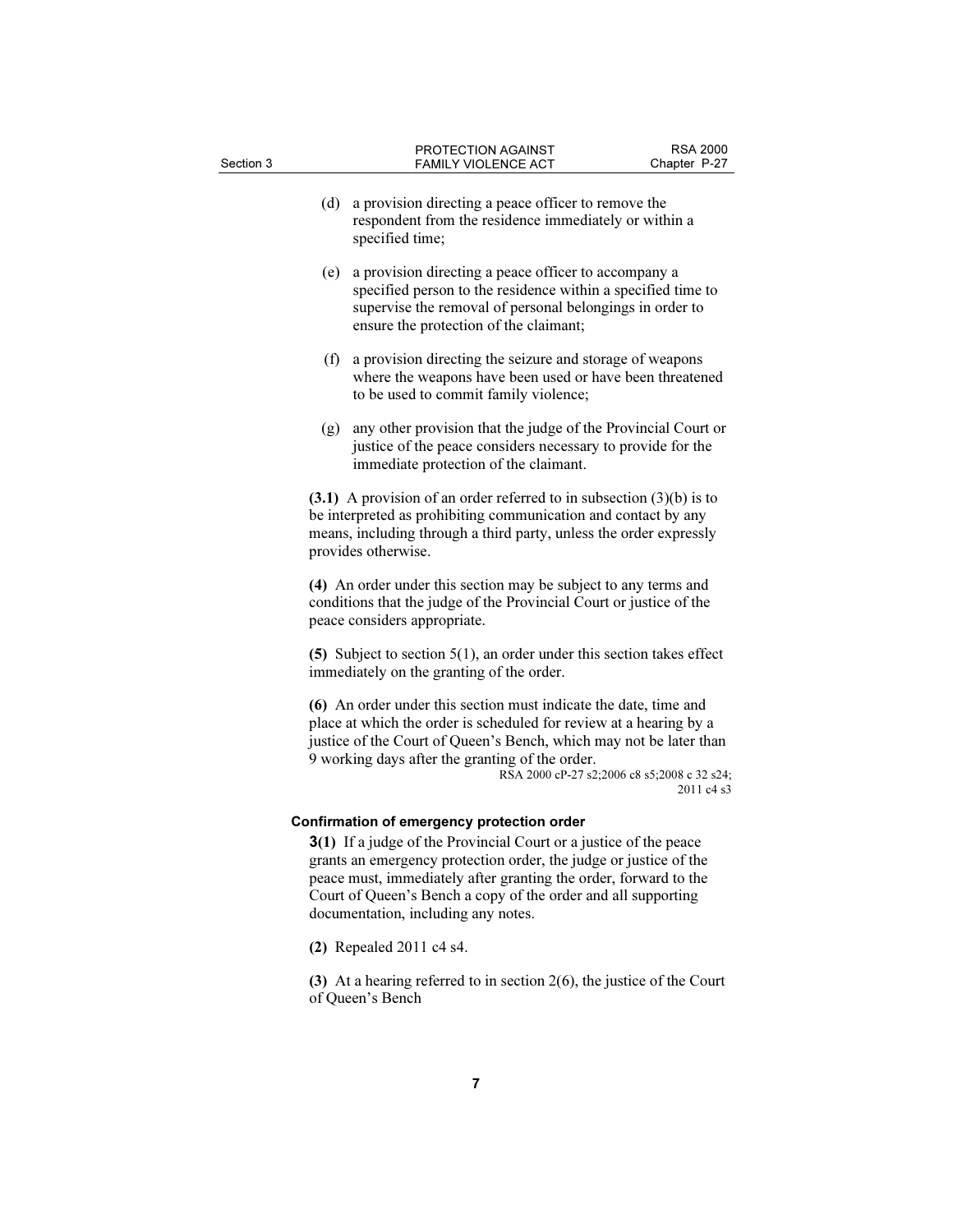- (a) must consider all the evidence that was before the judge of the Provincial Court or justice of the peace who made the order under section 2, and
- (b) may allow additional evidence to be presented.

(4) At the hearing, the justice of the Court of Queen's Bench may, whether or not the claimant or the respondent is in attendance,

- (a) revoke the order,
- (b) direct that an oral hearing be held,
- (c) confirm the order, in which case the order becomes an order of the Court of Queen's Bench, or
- (d) revoke the order and grant an order under section 4. RSA 2000 cP-27 s3;2008 c 32 s24;2011 c4 s4

#### Queen's Bench protection order

4(1) An order under this section may be granted by a justice of the Court of Queen's Bench on application if the justice determines that the claimant has been the subject of family violence.

(2) An order under this section may include any or all of the following:

- (a) a provision restraining the respondent from attending at or near or entering any specified place that is attended regularly by the claimant or other family members, including the residence, property, business, school or place of employment of the claimant or family members;
- (b) a provision restraining the respondent from contacting the claimant or associating in any way with the claimant and from subjecting the claimant to family violence;
- (c) a provision granting the claimant and other family members exclusive occupation of the residence for a specified period, regardless of whether the residence is jointly owned or leased by the parties or solely owned or leased by one of the parties;
- (d) a provision requiring the respondent to reimburse the claimant for monetary losses suffered by the claimant and any child of the claimant or any child who is in the care and custody of the claimant as a direct result of the family violence, including loss of earnings or support, medical and dental expenses, out-of-pocket losses for injuries sustained,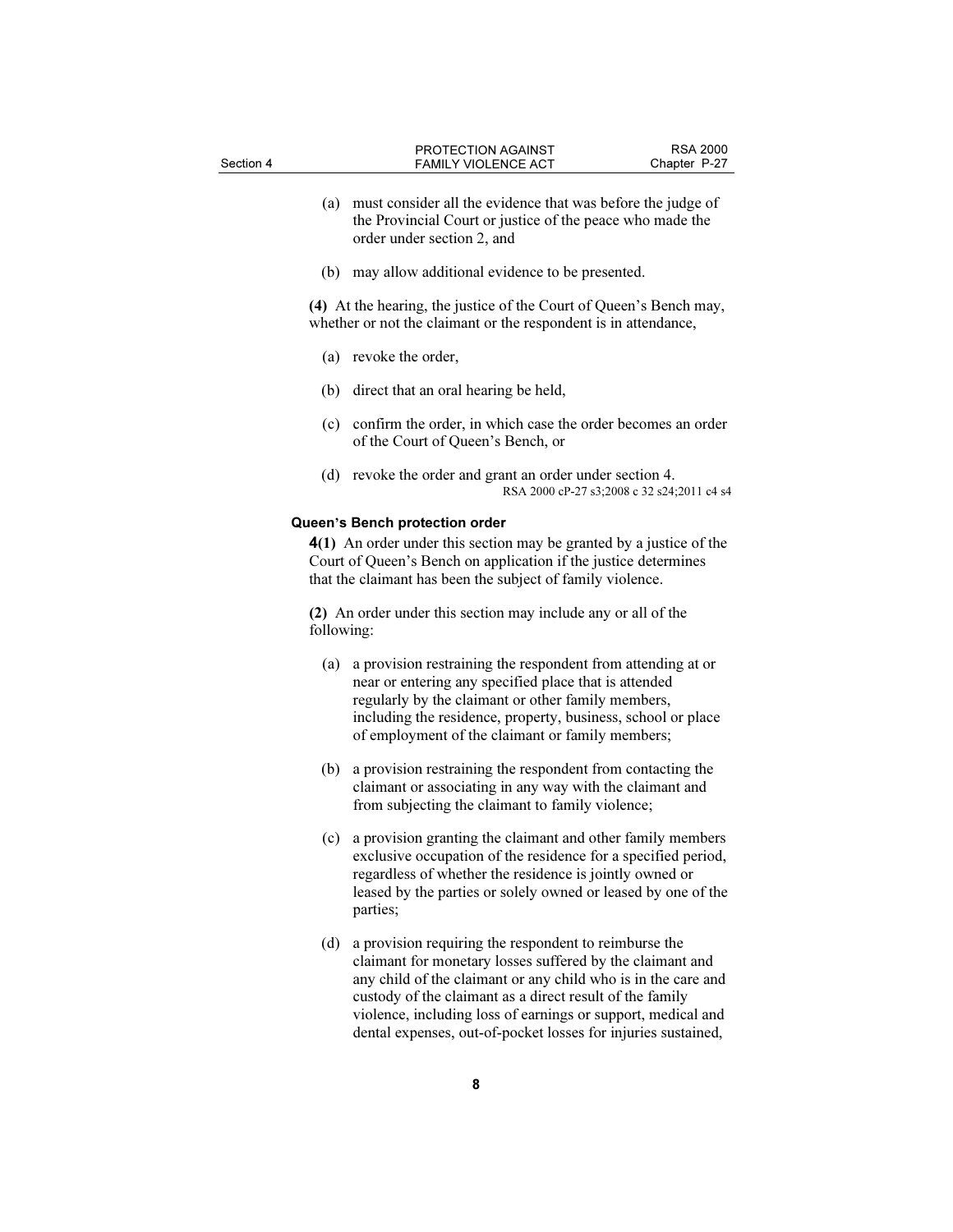moving and accommodation expenses, legal expenses and costs of an application under this Act;

- (e) a provision granting either party temporary possession of specified personal property, including a vehicle, cheque-book, bank cards, children's clothing, medical insurance cards, identification documents, keys or other necessary personal effects;
- (f) a provision restraining either party from taking, converting, damaging or otherwise dealing with property that the other party may have an interest in;
- (g) a provision restraining the respondent from making any communication likely to cause annoyance or alarm to the claimant, including personal, written or telephone contact or contact by any other communication device directly or through the agency of another person, with the claimant and other family members or their employers, employees, co-workers or other specified persons;
- (h) a provision directing a peace officer to remove the respondent from the residence within a specified time;
- (i) a provision directing a peace officer to accompany a specified person to the residence within a specified time to supervise the removal of personal belongings in order to ensure the protection of the claimant;
- (j) a provision requiring the respondent to post any bond that the Court considers appropriate for securing the respondent's compliance with the terms of the order;
- (k) a provision requiring the respondent to receive counselling;
- (k.1) a provision authorizing counselling for a child referred to in section  $1(1)(d)(iv)$  without the consent of the respondent;
	- (l) a provision directing the seizure and storage of weapons where the weapons have been used or have been threatened to be used to commit family violence;
- (m) any other provision that the Court considers appropriate.

(3) A provision of an order referred to in subsection  $(2)(b)$  is to be interpreted as prohibiting contact by any means, including through a third party, unless the order expressly provides otherwise. RSA 2000 cP-27 s4;2006 c8 s6;2011 c4 s5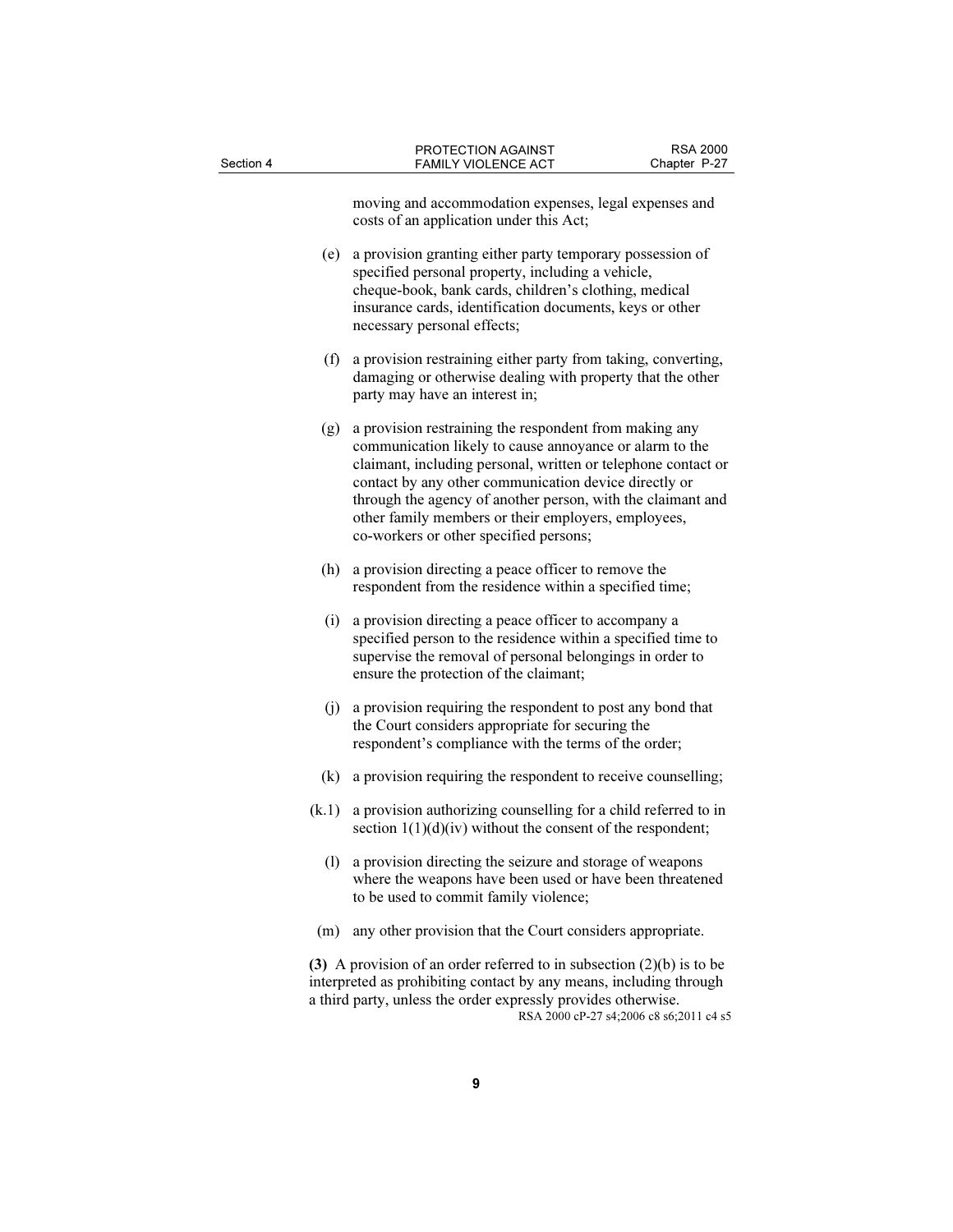## Notice of order

5(1) A provision of a protection order is not effective in relation to a person unless the person has actual notice of the provision.

- (2) Notice of the provisions
	- (a) of an emergency protection order must be given in accordance with the regulations, and
	- (b) of a Queen's Bench protection order must be given in accordance with the Alberta Rules of Court.

(3) A copy of an order, or of any variation of an order, must be served,

- (a) in the case of an emergency protection order, in accordance with the regulations, and
- (b) in the case of a Queen's Bench protection order, in accordance with the Alberta Rules of Court.

1998 cP-19.2 s5

#### Application for order

6(1) An application for a protection order may be made

- (a) by a person who claims to have been the subject of family violence by a family member,
- (b) on behalf of a person referred to in clause (a), with that person's consent, by a person or a member of a category of persons designated in the regulations, or
- (c) by any person on behalf of a person referred to in clause (a), with leave of the judge.

(2) An application for an emergency protection order must be made in accordance with the regulations, and may be made by telecommunication.

(3) Unless this Act otherwise provides, notice of an application under this Act must be given to the respondent or claimant, as the case may be.

(4) An application to the Court of Queen's Bench under this Act must be made in accordance with the Alberta Rules of Court. RSA 2000 cP-27 s6;2006 c8 s7;2009 c53 s143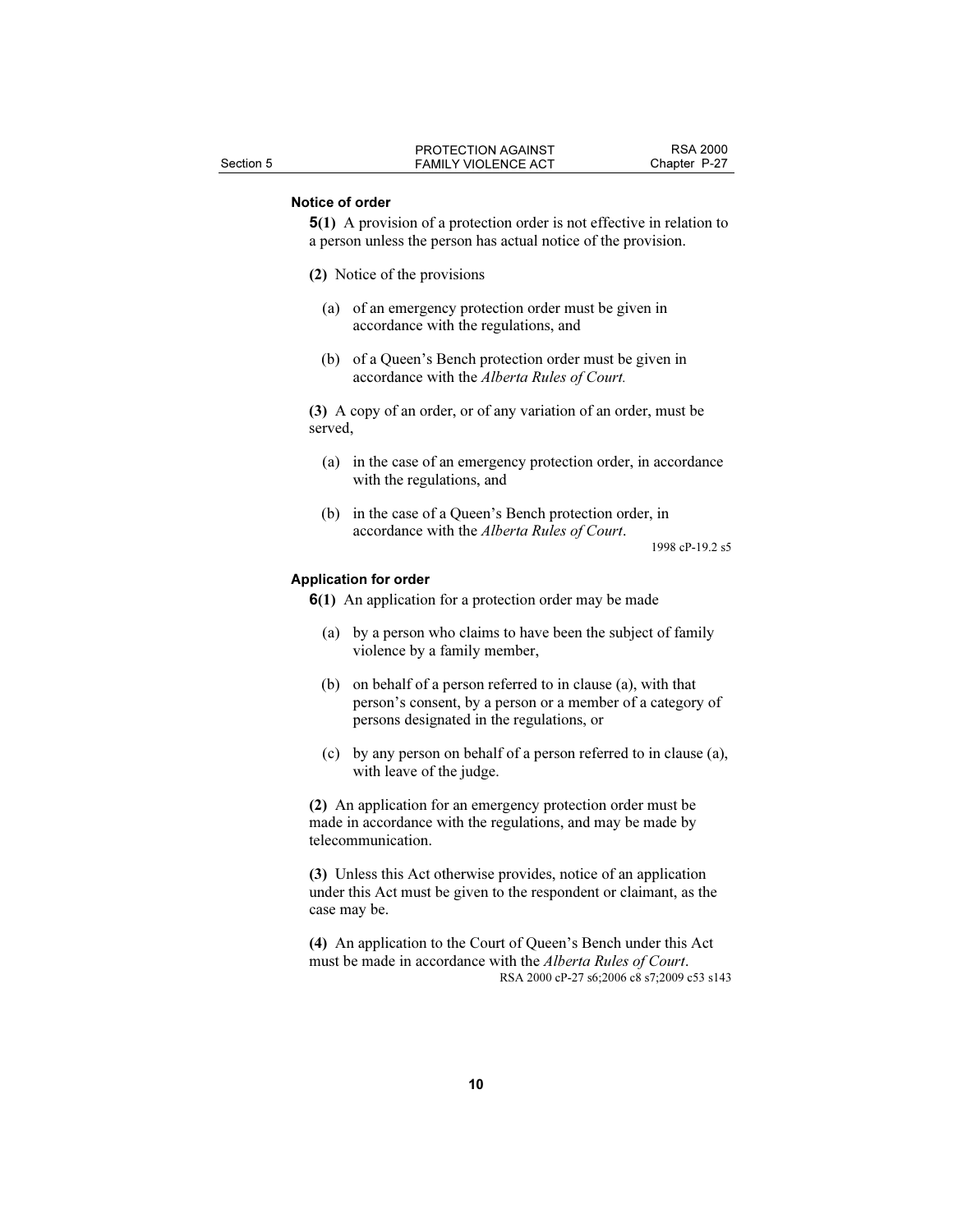# Duration of order

7(1) Subject to subsection (2), a protection order must be granted for such specified duration as the judge considers appropriate in the circumstances.

(2) A protection order under this Act may not exceed one year unless it is extended by a further order under subsection (3).

(3) The Court of Queen's Bench may, on application, extend the term of a protection order for periods not exceeding one year each. 1998 cP-19.2 s7

## **Confidentiality**

8(1) The clerks of the Court of Queen's Bench and of the Provincial Court must keep confidential any information relating to the location of a claimant unless the claimant or a person acting on the claimant's behalf consents to the giving of the information.

(1.1) Despite subsection (1), if a judge orders that the respondent be restrained from attending at or entering the residence of the claimant or another family member, the address of the residence may be disclosed by the clerk of the court as part of the order or in the transcript of the proceedings that resulted in the order being granted.

(2) The judge may order that all or any member of the public, other than the parties, may be excluded from any hearing under this Act.

(3) On the request of the claimant or the respondent or on the initiative of the judge, the judge may make an order prohibiting the publication of a report of a hearing or any part of a hearing if the judge believes that the publication of the report would have an adverse effect on or cause undue hardship to the claimant or respondent or any child of the claimant or respondent or any child who is in the care or custody of the claimant or respondent. RSA 2000 cP-27 s8;2006 c8 s8

#### Effect of order on property and leasehold interest

9(1) A protection order does not in any manner affect the title to or an ownership interest in any real or personal property held jointly by the parties or held solely by one of the parties.

(2) Where a residence is leased by a respondent under an oral, written or implied agreement and a claimant who is not a party to the lease is granted exclusive occupation of that residence, no landlord may evict the claimant solely on the basis that the claimant is not a party to the lease.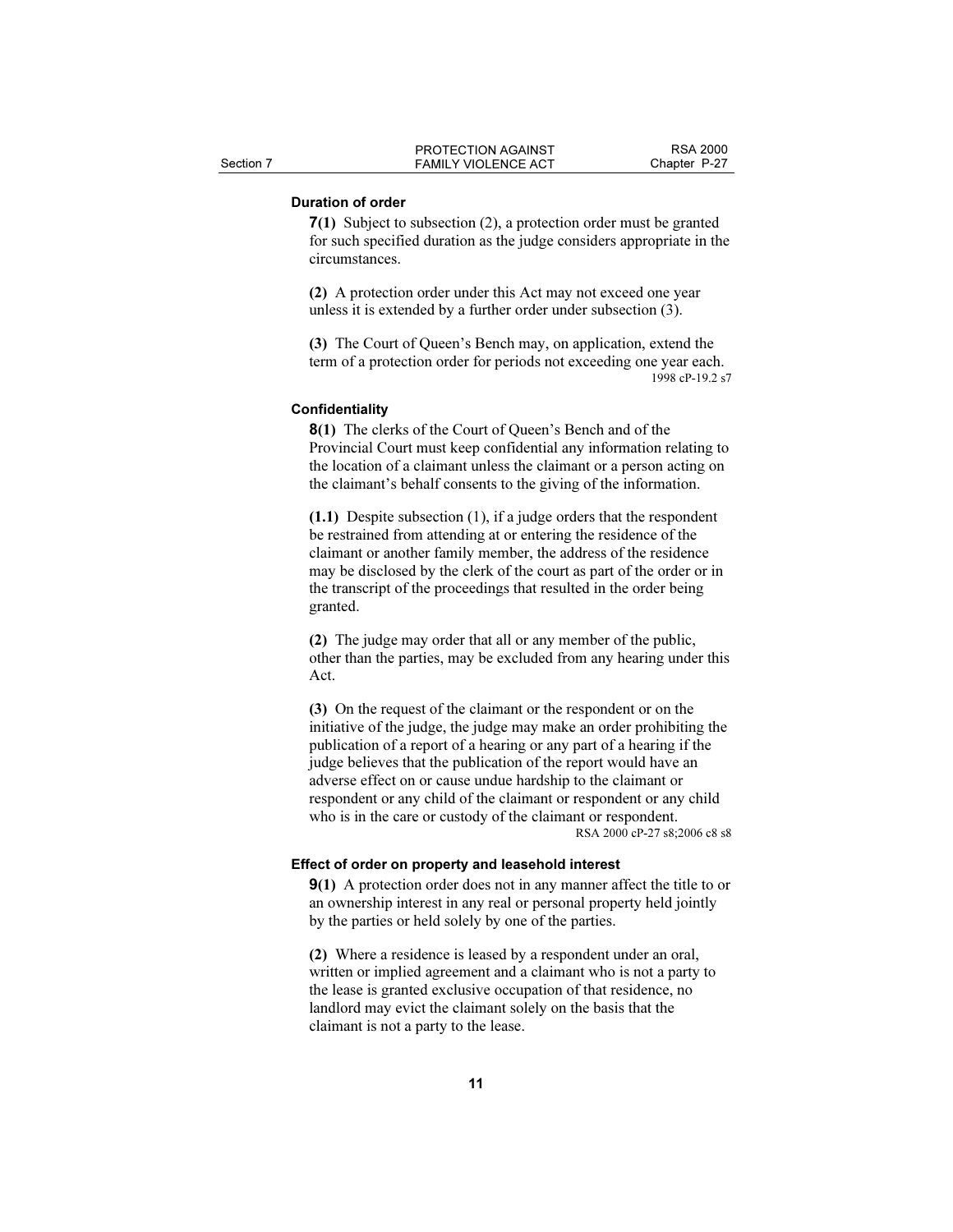(3) On the request of a claimant mentioned in subsection (2), the landlord must advise the claimant of the status of the lease and serve the claimant with notice of any claim against the respondent arising from the lease, and the claimant, at the claimant's option, may assume the responsibilities of the respondent under the lease. 1998 cP-19.2 s9

# Warrant permitting entry

10(1) A judge may issue a warrant, on application by a person designated in the regulations and without notice to the respondent, if the judge is satisfied by information on oath that there are reasonable and probable grounds to believe that

- (a) the person who provided the information on oath has been refused access to a family member, and
- (b) the family member may have been the subject of family violence and will be found at the place to be searched.

(2) A warrant issued by a judge authorizes the person named in the warrant

- (a) to enter the place named in the warrant and any other structure or building used in connection with the place,
- (b) to search for, assist or examine the family member, and
- (c) with the family member's consent, to remove the family member from the premises for the purpose of assisting or examining the family member.

1998 cP-19.2 s10

## Rights not diminished by Act

11 An application for a protection order is in addition to and does not diminish any existing right of action of a person who has been the subject of family violence by a family member.

1998 cP-19.2 s11

#### Immunity

12 No action lies against a peace officer, a clerk of a court or any other person by reason of anything done, caused, permitted or authorized to be done, attempted to be done or omitted to be done by any of them in good faith

 (a) pursuant to or in the exercise or purported exercise of any power conferred by this Act or the regulations, or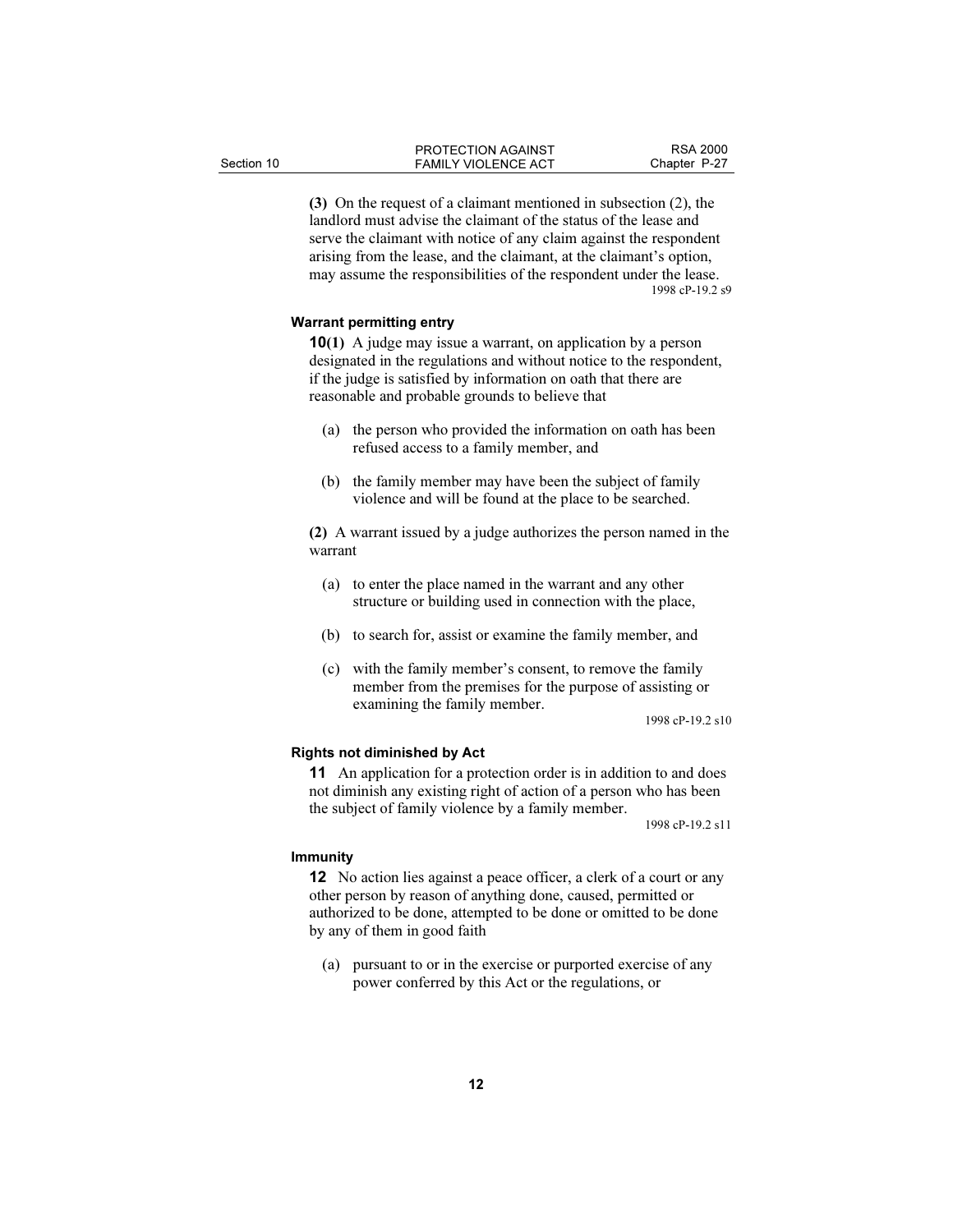| Section 13 | <b>PROTECTION AGAINST</b><br><b>FAMILY VIOLENCE ACT</b> | <b>RSA 2000</b><br>Chapter P-27 |
|------------|---------------------------------------------------------|---------------------------------|
|            |                                                         |                                 |

 (b) in the carrying out or purported carrying out of any decision or order made under this Act or the regulations or any duty imposed by this Act or the regulations.

1998 cP-19.2 s12

#### Prohibition

13 No person shall, with malicious intent, make a frivolous or vexatious complaint under this Act.

1998 cP-19.2 s13

#### Offences and penalties

**13.1(1)** A person who

- (a) contravenes or fails to comply with a provision of a protection order, other than a provision referred to in section  $4(2)(d)$ , or
- (b) obstructs or interferes with any person who is exercising a right or power or carrying out a duty or function under a provision of a protection order,

and who has actual notice of the provision under section 5, is guilty of an offence.

(2) A person who is guilty of an offence under subsection (1)(a) or (b) is liable

- (a) for a first offence, to a fine of not more than \$5000 or to imprisonment for a term of not more than 90 days, or both,
- (b) for a 2nd offence, to imprisonment for a term of not less than 14 days and not more than 18 months, and
- (c) for a 3rd or subsequent offence, to imprisonment for a term of not less than 30 days and not more than 24 months.

2011 c4 s6

#### Arrest without a warrant

13.2 A peace officer may arrest without warrant a person the peace officer believes on reasonable grounds has committed an offence under section 13.1(1).

2011 cC-11.5 s32

#### Regulations

- 14 The Lieutenant Governor in Council may make regulations
	- (a) defining any word or phrase used in this Act but not defined in this Act;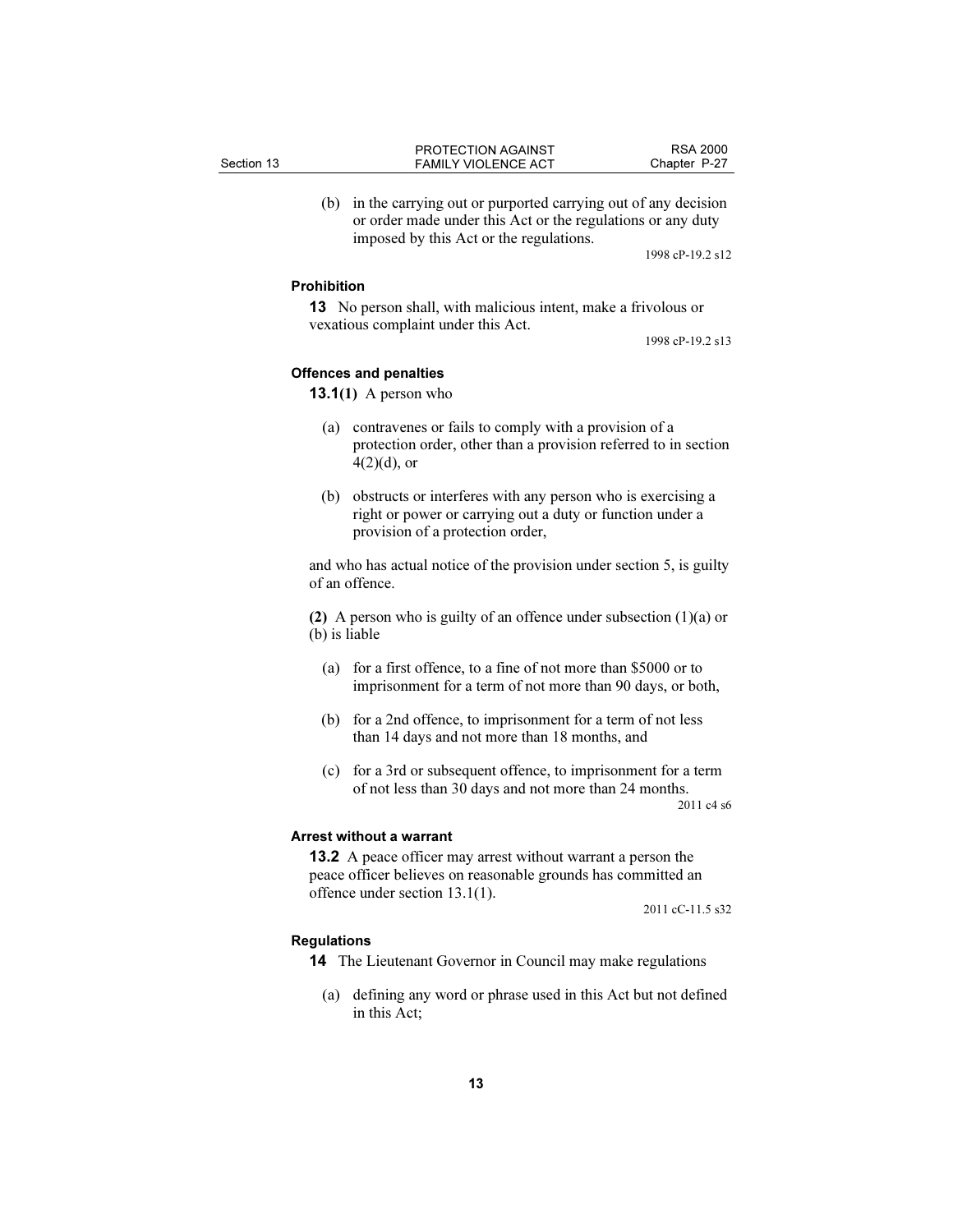| Section 15                                                                                                                            | PROTECTION AGAINST<br><b>FAMILY VIOLENCE ACT</b>                                                                                               | <b>RSA 2000</b><br>Chapter P-27 |  |  |  |
|---------------------------------------------------------------------------------------------------------------------------------------|------------------------------------------------------------------------------------------------------------------------------------------------|---------------------------------|--|--|--|
| (b)                                                                                                                                   | respecting the procedures to be followed for applications<br>and other proceedings under this Act;                                             |                                 |  |  |  |
| (c)                                                                                                                                   | designating persons or categories of persons who may apply<br>for protection orders on behalf of persons referred to in<br>section $6(1)(a)$ ; |                                 |  |  |  |
| (d)                                                                                                                                   | designating persons or categories of persons who may apply<br>for a warrant under section 10;                                                  |                                 |  |  |  |
| (e)                                                                                                                                   | respecting the giving of notices and the service of<br>documents under this Act in respect of emergency<br>protection orders;                  |                                 |  |  |  |
| (f)                                                                                                                                   | respecting the retention, disposition or sealing of records<br>resulting from court proceedings under this Act;                                |                                 |  |  |  |
| (g)                                                                                                                                   | respecting any other matter or thing that the Lieutenant<br>Governor in Council considers necessary to carry out the<br>intent of this Act.    | 1998 cP-19.2 s14                |  |  |  |
|                                                                                                                                       | Part 2                                                                                                                                         |                                 |  |  |  |
| <b>Family Violence Death Reviews</b>                                                                                                  |                                                                                                                                                |                                 |  |  |  |
| <b>Family Violence Death Review Committee</b><br><b>15(1)</b> The Minister may establish a Family Violence Death<br>Review Committee. |                                                                                                                                                |                                 |  |  |  |
| (2) The Minister may, with respect to the Committee,                                                                                  |                                                                                                                                                |                                 |  |  |  |
| (a)                                                                                                                                   | appoint or provide for the manner of the appointment of its<br>members.                                                                        |                                 |  |  |  |

- (b) prescribe the term of office of any member,
- (c) designate a chair, and
- (d) authorize or provide for the payment of remuneration and expenses of its members.

(3) In appointing members to the Committee the Minister shall ensure the Committee includes persons with knowledge and expertise in the area of family violence.

(4) A member of the Committee continues to hold office after the expiry of that member's term of office until the member is reappointed, a successor is appointed or a period of 3 months has expired, whichever occurs first.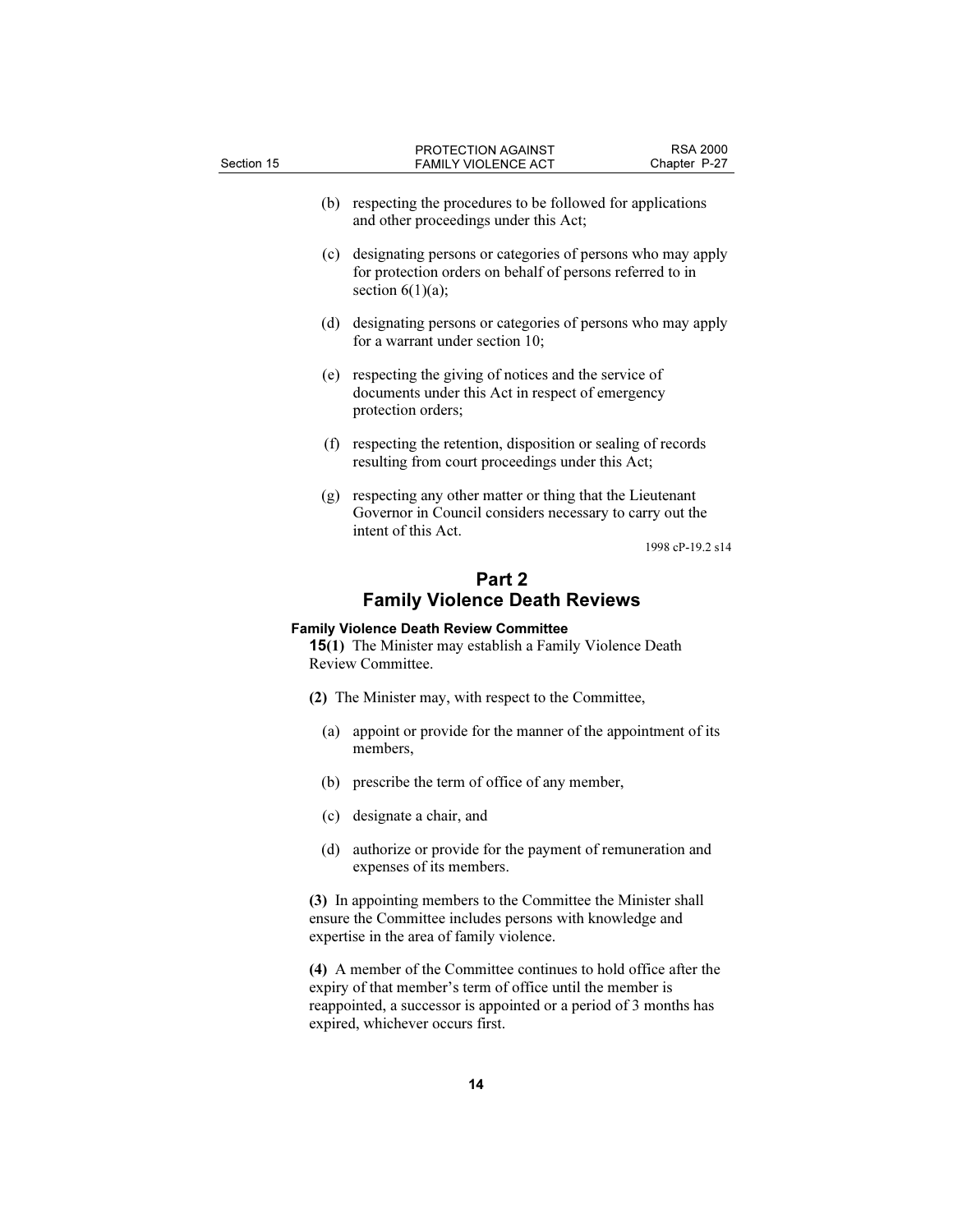(5) Subject to this Part, the Committee may determine its own procedures.

2013 cC-12.5 s19

## Role of Committee

16 The role of the Committee is

- (a) to review incidents of family violence resulting in deaths;
- (b) to provide advice and recommendations to the Minister respecting the prevention and reduction of family violence. 2013 cC-12.5 s19

#### Right to information

17(1) The Committee is entitled to any information, including personal information and health information, that

- (a) is in the custody or under the control of a public body or custodian, and
- (b) is necessary to enable the Committee to carry out a review.

(2) A public body or a custodian that is a public body shall, on request of the Committee, disclose to the Committee the information to which the Committee is entitled under subsection (1).

(3) A custodian that is not a public body may, on request of the Committee, disclose to the Committee the information to which the Committee is entitled under subsection (1).

(4) Nothing in this section compels the disclosure of any information or records that are subject to any type of privilege, including solicitor-client privilege and parliamentary privilege. 2013 cC-12.5 s19

#### Report respecting a review

18(1) On completing a review, the Committee shall prepare a written report containing

- (a) its findings respecting the incident that is the subject of the review, and
- (b) its advice and recommendations to the Minister.

(1.1) In providing the advice and recommendations referred to in subsection (1)(b), the Committee shall consider any recommendations made by the Child and Youth Advocate in a report made available by the Advocate under section 15.4 of the Child and Youth Advocate Act respecting a death arising from the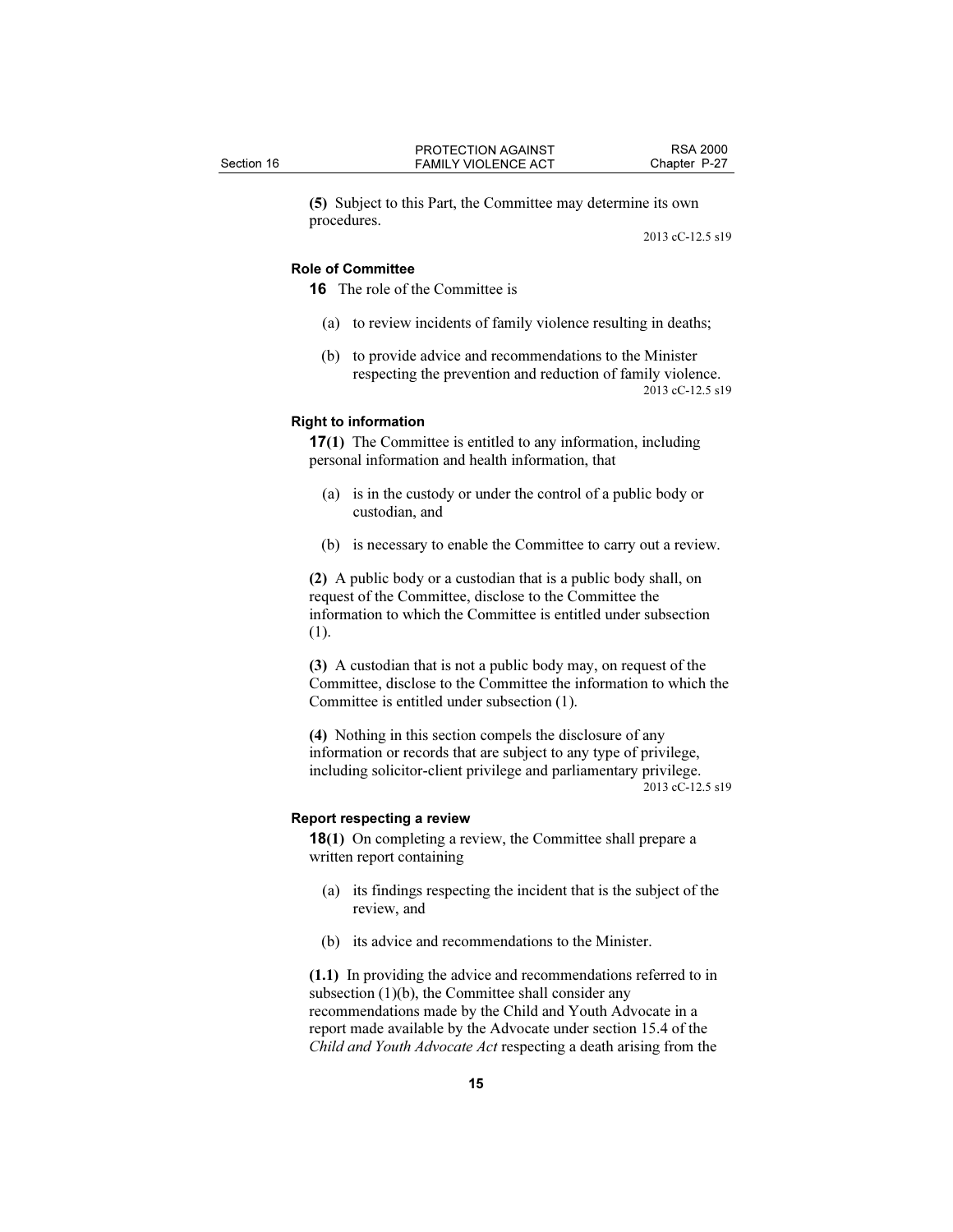same incident in respect of which a report is prepared under subsection  $(1)$ .

(2) The findings of the Committee must not include any findings of legal responsibility or any conclusion of law.

(3) The Committee shall

- (a) provide the report prepared under subsection (1) to the Minister but shall not disclose it to any other person or body, and
- (b) prepare and provide to the Minister a publicly releasable version of the report.

(4) For the purposes of subsection (3)(b), a publicly releasable version of a report must not disclose the name of, or any identifying information about, the individual whose death is the subject of the review or any other individual involved in the death.

(5) The Minister shall make the publicly releasable version of the report public at a time and in a form and manner the Minister considers appropriate.

2013 cC-12.5 s19;2017 c8 s3

# Annual report

19(1) As soon as possible after the end of each year, the Committee shall prepare and provide to the Minister a report summarizing the activities of the Committee in that year.

(2) On receiving a report under subsection (1), the Minister shall table the report in the Legislative Assembly if it is then sitting or, if it is not then sitting, within 15 days after the commencement of the next sitting.

2013 cC-12.5 s19

#### Members not compellable as witnesses

20 A member of the Committee shall not give or be compelled to give evidence in an action in respect of any matter coming to his or her knowledge in the course of a review, except in a prosecution for perjury.

2013 cC-12.5 s19

#### Communications privileged

21 The following information, records and reports are privileged and not admissible in evidence in an action, except in a prosecution for perjury:

 (a) anything said, any information supplied and any record produced during a review;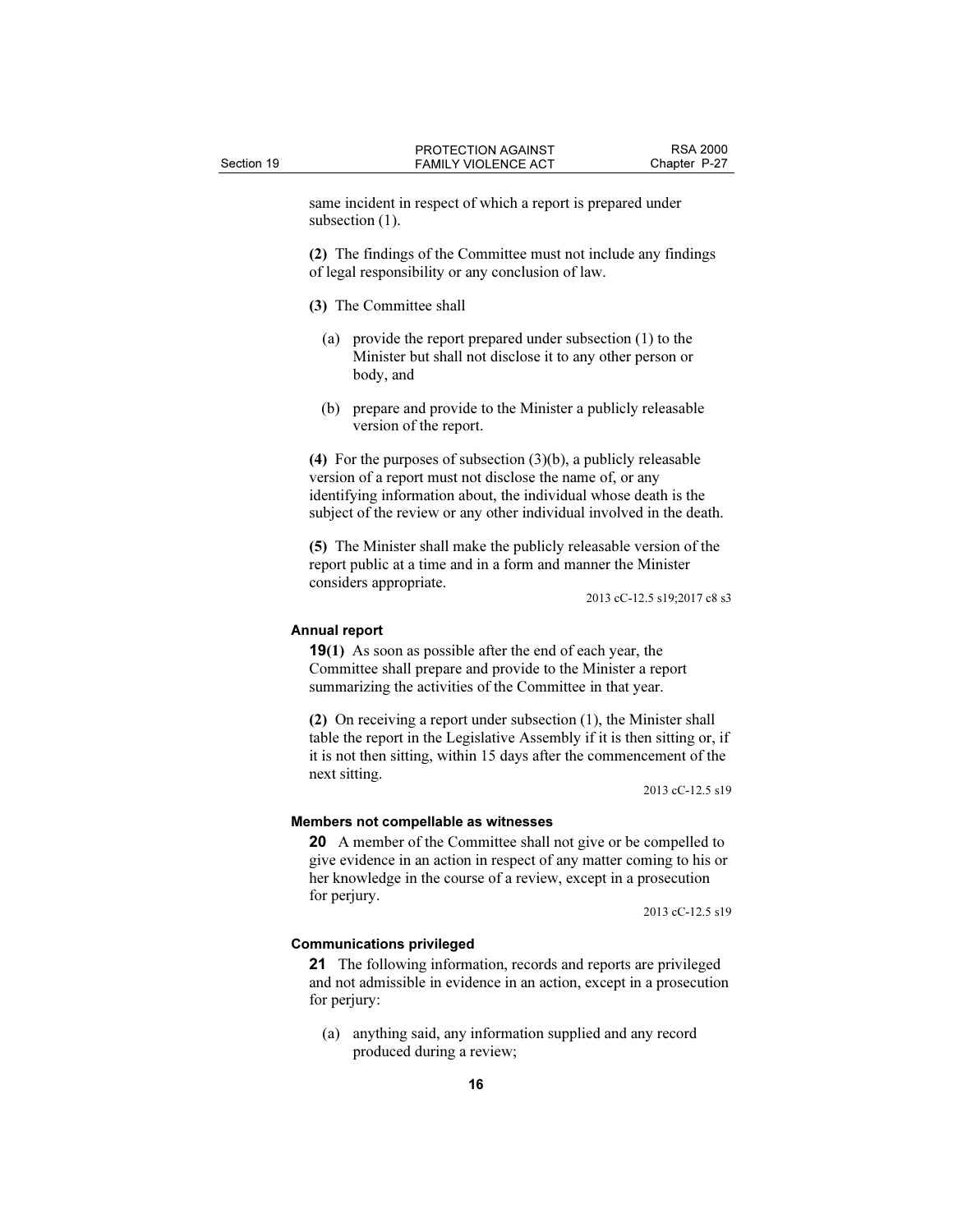(b) a report prepared under section 18(1) and provided to the Minister under section 18(3)(a).

2013 cC-12.5 s19

## Protection of Committee and its members

22(1) Subject to subsection (2), no action lies or may be commenced or maintained against

- (a) the Committee, or
- (b) a member of the Committee

in respect of anything done or omitted to be done in the exercise or intended exercise of any power under this Part or in the performance or intended performance of any duty or function under this Part.

(2) Subsection (1) does not apply in respect of anything done, or omitted to be done, in bad faith.

2013 cC-12.5 s19

#### Regulations

- 23 The Lieutenant Governor in Council may make regulations
	- (a) defining any word or expression used in this Part but not defined in this Part;
	- (b) respecting any other matter or thing that the Lieutenant Governor in Council considers necessary to carry out the intent of this Part.

2013 cC-12.5 s19